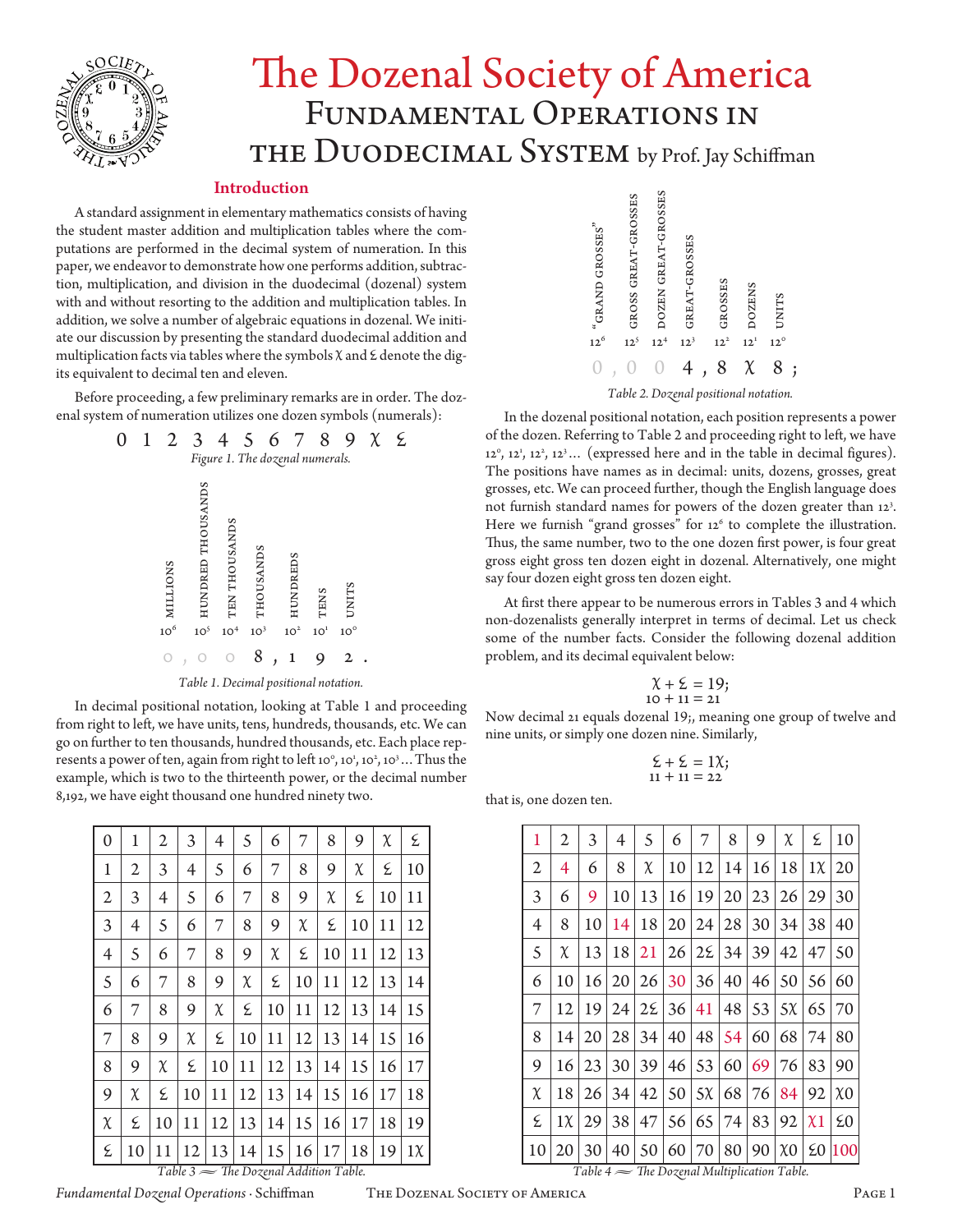If one next considers multiplication in the usual sense as repeated addition, i.e.,

$$
a \times b = (b + b + b + \dots + b),
$$
  
or *a* addends of *b*,

then multiplication problems are performed with relative ease. For example, consider the dozenal example  $7 \times 8$ 

$$
7 \times 8 = (8 + 8 + 8 + 8 + 8 + 8 + 8),
$$
  
or 7 addends of 8,

Let us convert the problem to the decimal system, obtain a decimal product, then convert the product to dozenal:

$$
7 \times 8 = 56 \Rightarrow 48;
$$

Fifty-six is four groups of twelve and eight units or simply four dozen eight. Refer to Table 4 and observe that decimal fifty-six ( $5 \times \tan + 6$ ) is four dozen eight  $(4 \times$  dozen + 8) in duodecimals. Note:

$$
\frac{\text{DECIMAL}}{(8+8) = 16 \Rightarrow 14; \text{ one dozen four}}
$$
\n
$$
(8+8+8) = 24 \Rightarrow 20; \text{ two dozen}
$$
\n
$$
(8+8+8+8) = 32 \Rightarrow 28; \text{ two dozen eight}
$$
\n
$$
(8+8+8+8+8) = 40 \Rightarrow 34; \text{ three dozen four}
$$
\n
$$
(8+8+8+8+8) = 48 \Rightarrow 40; \text{ four dozen}
$$
\n
$$
(8+8+8+8+8+8) = 56 \Rightarrow 48; \text{ four dozen eight}
$$

Similarly, in dozenal we compute

$$
\mathcal{L} \times \mathcal{X} = (\mathcal{X} + \mathcal{X} + \mathcal{X} + \mathcal{X} + \mathcal{X} + \mathcal{X} + \mathcal{X} + \mathcal{X} + \mathcal{X} + \mathcal{X}),
$$
\nor  $\mathcal{E}$  addends of  $\mathcal{X}$ ,

Let's again convert the problem to the decimal system, obtain a decimal product, then convert the product to dozenal:

$$
11 \times 10 = 110 \Rightarrow 92;
$$

One hundred ten is nine groups of twelve and two units or simply nine dozen two. Refer to Table 2 and observe that decimal one hundred ten  $(x \times \text{hundred} + x \times \text{ten} + o)$  is nine dozen two  $(9 \times \text{dozen} + 2)$  in duodecimals.

| <b>DECIMAL</b>                                                                       | DOZENAL |
|--------------------------------------------------------------------------------------|---------|
| $(10 + 10) = 20 \Rightarrow 18$ ; one dozen eight                                    |         |
| $(10 + 10 + 10) = 30 \Rightarrow 26$ ; two dozen six                                 |         |
| $(10 + 10 + 10 + 10) = 40 \Rightarrow 34$ ; three dozen four                         |         |
| $(10 + 10 + 10 + 10 + 10) = 50 \Rightarrow 42$ ; four dozen two                      |         |
| $(10 + 10 + 10 + 10 + 10 + 10) = 60 \Rightarrow 50$ ; five dozen                     |         |
| $(10 + 10 + 10 + 10 + 10 + 10 + 10) = 70 \Rightarrow 5\chi$ ; five dozen ten         |         |
| $(10 + 10 + 10 + 10 + 10 + 10 + 10 + 10) = 80 \Rightarrow 68$ ; six dozen eight      |         |
| $(10 + 10 + 10 + 10 + 10 + 10 + 10 + 10 + 10) = 90 \Rightarrow 76$ ; seven dozen six |         |
| $(10+10+10+10+10+10+10+10+10+10) = 100 \Rightarrow 84$ ; eight dozen four            |         |
| $(10+10+10+10+10+10+10+10+10+10)=110 \Rightarrow 92$ ; nine dozen two                |         |
| The reader is invited to verify other entries in the table.                          |         |

At this juncture, one is now ready to discuss the arithmetic operations in the duodecimal system. All of our operations will be illustrated by examples.

# Dozenal Addition

Example 1. Add 467; + 238;.

| STEP 1  | STEP <sub>2</sub> | STEP <sub>3</sub> |
|---------|-------------------|-------------------|
| 467;    | 467;              | 467;              |
| $+238;$ | $+238;$           | $+238;$           |
|         | $x_3$             | 6X3;              |

SOLUTION: Note that decimally  $(7 + 8) = 15$ , that is, one dozen three or dozenally, 13;. We place the 3 in the units column (the rightmost column) and carry the 1 over to the dozens column (second from the right) — see Step 1 above. In the dozens column, decimally we have (1  $+ 6 + 3$ ) = 10, that is dozenal  $\chi$ ;. We place the  $\chi$ ; in the second column. There is no carrying over to the leftmost column, representing multiples of 12<sup>2</sup> (i.e. 144 or one gross) as  $\chi$ ;= ten is less than the base, which is one dozen — see Step 2 above. Now  $(4 + 2) = 6$  in the leftmost (grosses) column — see Step 3 above. Hence, our sum consists of 6 groups of 144, 10 groups of 12, and 3 units, in other words, six gross ten dozen three.

Alternatively, one could convert each addend in the sum to the decimal system of numeration, add using base ten, and then convert the sum to the duodecimal system:

$$
467; = (4 \times 12^{2}) + (6 \times 12) + (7 \times 1) = 576 + 72 + 7 = 655
$$
  

$$
+ 238; = (2 \times 12^{2}) + (3 \times 12) + (8 \times 1) = 288 + 36 + 8 = 432
$$
  

$$
987
$$

Now convert 987 to a duodecimal number.

Let us note that the place values in base 12 are  $\dots$ 12<sup>3</sup>, 12<sup>2</sup>, 12, 1, or  $\dots$ 1728, 144, 12, 1. The highest power of the base less than 987 is 12<sup>2</sup> or 144. Successive divisions by the respective powers of the base 12 yields

 6 10 a; 3 144)987 12)123 1)3 – 864 – 12  – 3 123 3 0 – 0 3

Hence decimal 987 equals duodecimal 6X3;.

One can utilize an alternative method for changing a number in the decimal system to the duodecimal system. We illustrate by converting decimal 987 to dozenal. Dividing 987 by 12 yields a quotient of 82 and a remainder of 3. Write the quotient above the dividend and the remainder on the right, as illustrated below, continuing the process of division until the dividend is zero:

| STEP 1                              | STEP <sub>2</sub>                     | STEP <sub>3</sub>                   |
|-------------------------------------|---------------------------------------|-------------------------------------|
|                                     |                                       |                                     |
|                                     |                                       | 6 R6                                |
| $\frac{82}{12}$ $\frac{82}{987}$ R3 | $\frac{12\sqrt{82}}{12\sqrt{987}}$ RX | $\frac{12}{12}$ $\frac{82}{987}$ RX |
|                                     |                                       |                                     |

We read the remainders in order from top to bottom, thus decimal 987 equals duodecimal 6X3;.

# Example 2. Add 470; + 947;.

| 470;    | 470;    | 470;    |
|---------|---------|---------|
| $+947:$ | $+947:$ | $+947:$ |
| 7:      | 27:     | 1127:   |

SOLUTION: Note that  $(0 + 7) = 7$ , which is less than the base (12). We note 7 in the units (the rightmost) column. Note that decimally  $(7 + 4)$  $=$  11  $\Rightarrow$   $\&$ ;, which is also less than the base (12). We note  $\&$  in the dozens (the middle) column. In the leftmost (grosses) column,  $(4 + 9) = 13$ decimally, which is one dozen one or dozenally, 11;. We write a one in the grosses column and carry the other one over to the great-grosses (12<sup>3</sup>)  $=$  1728, decimally) column.

One may resort to the ideas provided in our first example to obtain an alternative solution.

#### Dozenal Subtraction

| EXAMPLE 1. Subtract $463$ ; $-13X$ ;. |  |  |
|---------------------------------------|--|--|
|---------------------------------------|--|--|

 $-13\chi$ ;

| STEP 1 | STEP <sub>2</sub> | STEP <sub>3</sub> |
|--------|-------------------|-------------------|
| 463;   | 463;              | 463;              |
| - 13χ; | $-13\chi$         | $-13\chi$         |
| 5:     | 25:               | 325:              |

Page 2 The Dozenal Society of America *Fundamental Dozenal Operations* · Schiffman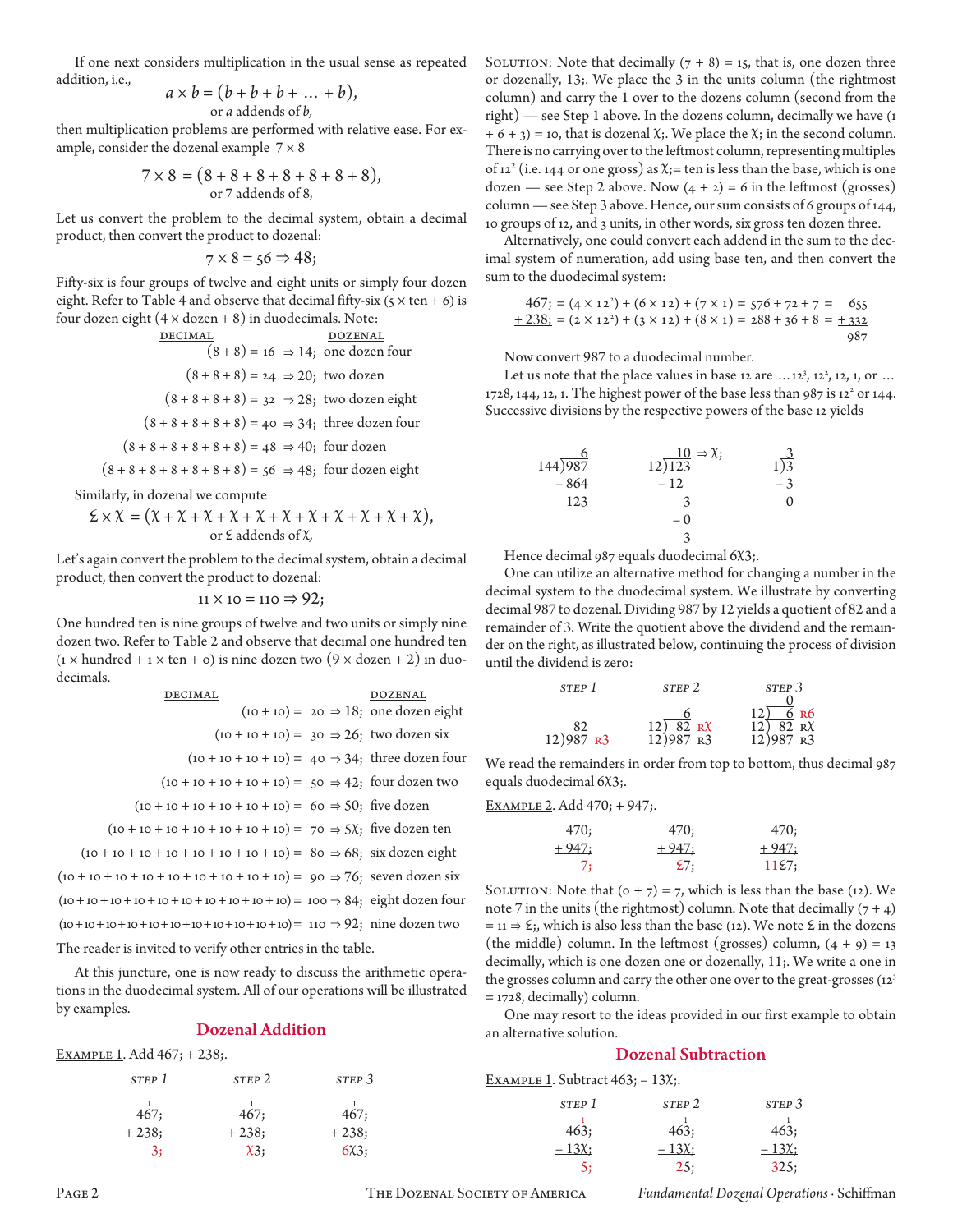SOLUTION: Since  $\chi$  is greater than 3, we must borrow one dozen from the preceding (dozens) column. This yields a sum of  $(12 + 3) = 15$  in decimal notation in the units column. Now subtracting  $\chi \Rightarrow$  10 from 13;  $\Rightarrow$  15 gives a difference of 5. Complete the problem in the standard manner. The 6 in the dozens column becomes a 5 due to the borrowing;  $(5 - 3) =$ 2 in the dozens column, then  $(4 - 1) = 3$ . Hence, we have 3 groups of 144, 2 groups of 12, and 5 units, in other words, three gross two dozen five.

We can check our problem by addition:

| STEP 1    | STEP <sub>2</sub> | STEP <sub>3</sub> |
|-----------|-------------------|-------------------|
| 325:      | 325:              | 325;              |
| $+13\chi$ | $+13\chi$         | $+13\chi$         |
|           | 63;               | 463:              |

Note: Decimally  $(5 + 10) = 15 \Rightarrow 13$ ;. Place the 3 in the units column and carry the 1 over to the dozens column. In the dozens column, we have  $(1 + 2 + 3) = 6$ , which is less than the base, hence we have no further carrying. Next,  $(3 + 1) = 4$ , completing the problem.

Example 2. Subtract 1453; – 245;.

| 1453;          | 1453;   | 1453;   |
|----------------|---------|---------|
| <u>– 245;</u>  | $-245:$ | $-245:$ |
| $\chi_{\rm i}$ | 0x:     | 120X    |

SOLUTION: Since 5 is greater than 3, we must borrow one dozen from the dozens column. This yields a sum of  $(12 + 3) = 15$  in decimal notation. Now subtracting 5 from 13;  $\Rightarrow$  15 gives a difference of 10  $\Rightarrow$  X. Complete the problem in the usual manner, with no further borrowing required thereafter. The 5 in the dozens column becomes a 4 due to the borrowing;  $(4 - 4) = 0$  in the dozens column. Next  $(4 - 2) = 2$  in the grosses column. Bring down the 1 in the great-grosses column. Hence, we have 1 groups of 1728, 2 groups of 144, no groups of 12, and ten units, in other words, one great gross, two gross five, or one dozen two gross five.

Check by addition:

| 120X    | 120X    | 120X;   |
|---------|---------|---------|
| $+245;$ | $+245:$ | $+245;$ |
| -3:     | 53;     | 1453;   |

## Dozenal Multiplication

Multiplication is a bit more involved than addition and subtraction. We illustrate via the following examples:

EXAMPLE 1. Multiply  $124$ ;  $\times$  6;.

| STEP 1         | STEP <sub>2</sub> | STEP <sub>3</sub>  |
|----------------|-------------------|--------------------|
| 124;           | $1\,2$<br>124;    | $\frac{13}{124}$ ; |
| 6:<br>$\times$ | $\times$ 6;       | $\times$ 6:        |
| 0:             | 20:               | 720;               |

SOLUTION: Multiply as one would in decimal, but use the duodecimal multiplication table (Table 4). Multiplying  $(4 \times 6) = 24 \Rightarrow 20$ ;, or two dozen. We record the products dozenally. Record the 0 in the units (rightmost) column and carry the 2 over to the dozens column (see Step 1 immediately above). In the dozens column, multiply  $(2 \times 6) = 12$  $\Rightarrow$  10;, adding the two carried from the last operation to get 14  $\Rightarrow$  12; or one dozen two. Record the 2 in the dozens column, and carry the 1 over to the grosses (leftmost) column. In the grosses column, multiply  $(1 \times 6)$ = 6, adding the one carried from the operation in the dozens column to get 7 , which is less than the base (twelve), so no further carrying is necessary. Record the 7 in the grosses column. Hence, we have 7 groups of 144, 2 groups of 12, and no units, in other words, seven gross two dozen; our problem is completed. To check this problem, one could perform the calculation in decimal, then convert the decimal product [1,032] to dozenal notation.

EXAMPLE 2. Multiply  $6x3$ ;  $\times$  24;.

| PHASE 1:   | STEP 1                    | STEP <sub>2</sub>      | STEP <sub>3</sub>              |
|------------|---------------------------|------------------------|--------------------------------|
|            | $\mathbf{1}$<br>6X3;      | 3 <sub>1</sub><br>6X3; | 3 <sub>1</sub><br>6X3;         |
|            | $\times$ 24;              | $\times$ 24;           | $\times$ 24;                   |
|            | 0;                        | 50;                    | 2350;                          |
| $PHASE$ 2: | STEP 1                    | STEP <sub>2</sub>      | STEP <sub>3</sub>              |
|            | 3 <sub>1</sub>            | 3 <sub>1</sub>         | $\mathbf{1}$<br>3 <sub>1</sub> |
|            | 6X3;                      | 6X3;                   | 6X3;                           |
|            | $\times$ 24;              | $\times$ 24;           | $\times$ 24;                   |
|            | 2350;                     | 2350;                  | 2350;                          |
|            | 60:<br>$\ddot{}$          | 860:<br>$^{+}$         | $+11860;$                      |
| PHASE 3:   | STEP 1                    | STEP <sub>2</sub>      | STEP <sub>3</sub>              |
|            | 1<br>3 <sub>1</sub>       | 1<br>3 <sub>1</sub>    | $\mathbf{1}$<br>3 <sub>1</sub> |
|            | 6X3;                      | 6X3;                   | 6X3;                           |
|            | $\times$ 24:              | $\times$ 24:           | $\times$ 24:                   |
|            | 2350;                     | 2350;                  | 2350;                          |
|            | $+1186$                   | $+1186$                | $+1186$                        |
|            | $\epsilon$ <sub>0</sub> ; | $E\Omega$              | 13220;                         |

We've broken the problem into several "phases" merely to fully describe the work. The problem is analogous to the decimal operation, wherein we first multiply the multiplicand (in the example,  $6\chi$ 3;) by the smallest digit of the multiplier (in the example the "4" in 24;), then proceed to multiply the multiplicand by the next digit in the multiplier, etc., each time generating a partial product for each digit of the multiplier. Once all multiplication by the digits of the multiplier is complete, we total all the partial products we've obtained through multiplication.

SOLUTION: In Phase 1, we are simply multiplying by the rightmost digit of the multiplier 24;, i.e. 4 units, to obtain the first of two partial products. Multiplying  $(4 \times 3) = 12 \Rightarrow 10$ ;, or one dozen. We record the products dozenally. Record the 0 in the units (rightmost) column and carry the 1 over to the dozens column (see Phase 1 Step 1 immediately above). In the dozens column, multiplying  $(4 \times 10) = 40 \Rightarrow 34$ ;, or three dozen four, then adding the 1 carried over from the last operation, we have 35; or three dozen five. Write the 5 in the dozens column, carry the 3 to the grosses column (Phase 1 Step 2). Next, we multiply the grosses position of the multiplicand,  $(4 \times 6) = 24 \Rightarrow 20$ ;, or two dozen, then adding the 3 carried over from the dozens operation, we have 23; or two dozen three. Write the 3 in the grosses column, and carry the 2 to the great-grosses column, as in Phase 1 Step 3.

In Phase 2, we multiply the next digit of the multiplier 24;, i.e. 2 dozens, to get the second partial product. Multiplying  $(2 \times 3) = 6$ . Record the 6 in the dozens column — just as in decimal multiplication, the products must be noted directly under the position of the multiplier, leaving an empty units column, in this case (see Phase 2 Step 1). Next we multiply  $(2 \times 10) = 20 \Rightarrow 18$ ; or one dozen eight. Write the 8 in the grosses column, carry the 1 to the great-grosses column (Phase 2 Step 2). Next, we multiply the grosses position of the multiplicand,  $(2 \times 6) = 12 \Rightarrow 10$ ; or one dozen, then adding the 1 carried over from the last operation, we have 11; or one dozen one. Write the 1 in the great-grosses column, and carry the 1 to the dozen-great-grosses column, as in Phase 2 Step 3.

In Phase 3, we add the two partial products. The addition progresses as described previously in the "Dozenal Addition" section. Observe that after bringing down the "0" in the units-column of the first partial product,  $(5 + 6) = 11 \Rightarrow 2$ , which is less than the base (see Phase 3 Step 1). Next,  $(3 + 8) = 11 \Rightarrow 2$  (Phase 3 Step 2), then  $(2 + 1) = 3$  and finally we simply bring down the 1 in the dozen-great-grosses column (Phase 3 Step 3). The problem is complete. Hence, we have one dozen great gross three great gross eleven gross eleven dozen. We might also say one gross three dozen eleven gross eleven dozen. Again, we could check the product by performing the calculation in decimal, then converting the decimal product [27,636] to dozenal notation.

*Fundamental Dozenal Operations* · Schiffman The Dozenal Society of America Page 3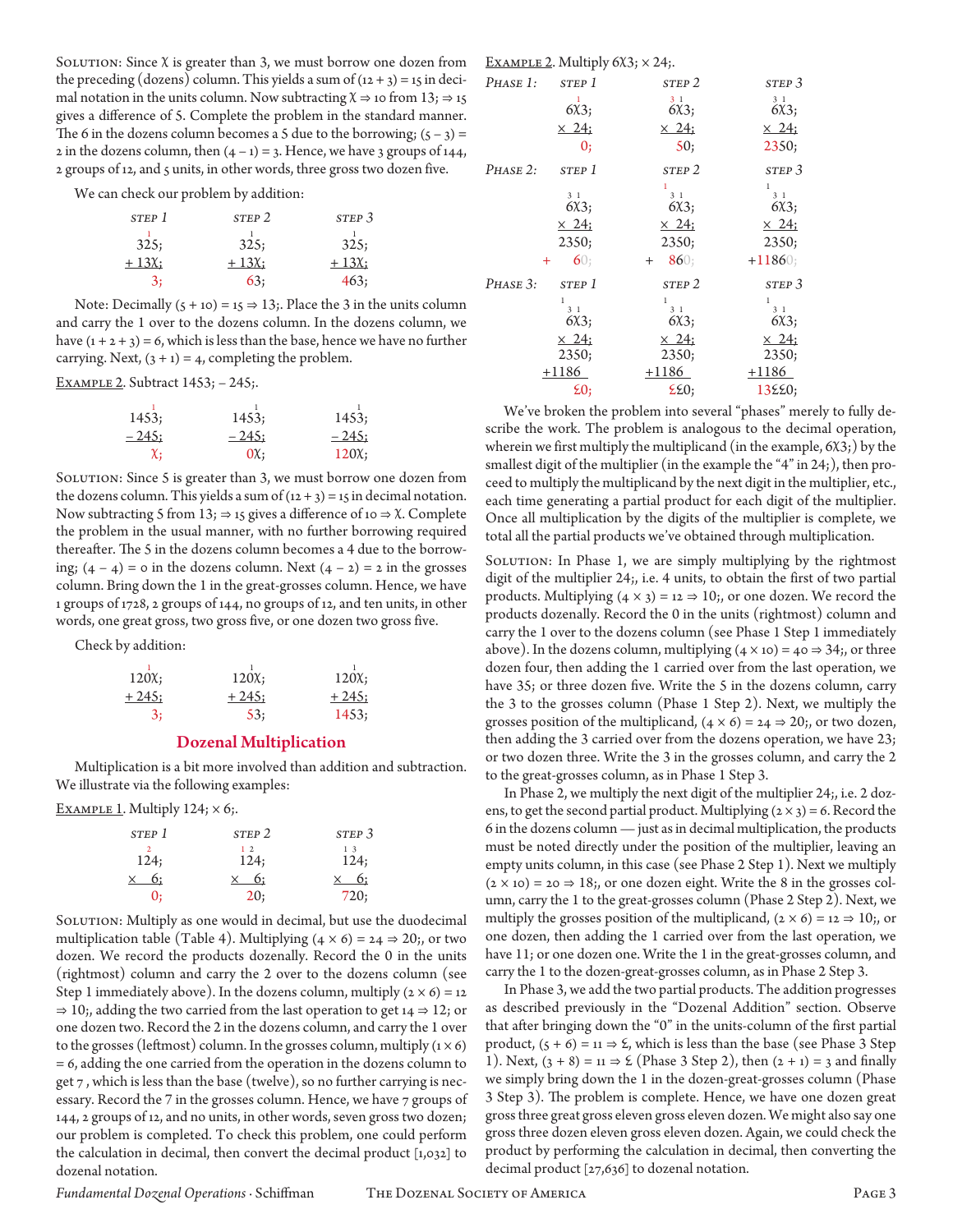#### Dozenal Division

Division is the most involved operation encountered so far. It is instructive to illustrate via the following problems:

EXAMPLE 1. Divide  $431; \div 6;$ .

| STEP 1 | STEP <sub>2</sub> | STEP <sub>3</sub> |
|--------|-------------------|-------------------|
| 6)431  | 86<br>6) 431      | 86 R1<br>431      |
| $-40$  | – 40              |                   |
| 3      | 31                | 31                |
|        | $-30$             | $-30$             |
|        |                   |                   |

Referring to the dozenal multiplication table (Table 4), we extract the multiples of the divisor, 6:

|  |  |  | $1$ 2 3 4 5 6 7 8 9 $\chi$ 2 10    |  |  |
|--|--|--|------------------------------------|--|--|
|  |  |  |                                    |  |  |
|  |  |  | 6 10 16 20 26 30 36 40 46 50 56 60 |  |  |

Using the topmost row as an index which supplies multipliers and the leftmost column to find 6, the following set of facts are established:

|                                                  | ZENAL                                                |
|--------------------------------------------------|------------------------------------------------------|
| $\overline{(6 \times 1)} = 6 \Rightarrow 6;$ six |                                                      |
| $(6 \times 2) = 12 \Rightarrow 10;$ one dozen    |                                                      |
|                                                  | $(6 \times 3) = 18 \Rightarrow 16$ ; one dozen six   |
| $(6 \times 4) = 24 \Rightarrow 20$ ; two dozen   |                                                      |
|                                                  | $(6 \times 5) = 30 \Rightarrow 26$ ; two dozen six   |
| $(6 \times 6) = 36 \Rightarrow 30$ ; three dozen |                                                      |
|                                                  | $(6 \times 7) = 42 \Rightarrow 36$ ; three dozen six |
| $(6 \times 8) = 48 \Rightarrow 40$ ; four dozen  |                                                      |
|                                                  | $(6 \times 9) = 54 \Rightarrow 46$ ; four dozen six  |
| $(6 \times 10) = 60 \Rightarrow 50$ ; five dozen |                                                      |
|                                                  | $(6 \times 11) = 66 \Rightarrow 56$ ; five dozen six |
| $(6 \times 12) = 72 \Rightarrow 60$ ; six dozen  |                                                      |

SOLUTION: Looking at the first digit of the dividend, i.e. the "4" in the grosses place in the number 431;, we see it is less than the divisor, 6. Thus we take the first two digits of the dividend, i.e. "43". Since  $(6 \times 8)$  =  $48 \Rightarrow 40$ ; (four dozen), which is less than 43; (four dozen three), 6 goes into 43; eight times. Write an 8 as a trial digit of the quotient above the smallest digit of the portion of the dividend under consideration (i.e. the "3" in "43"), then write the product of the divisor and the trial digit of the quotient, "40", under "43". Subtract 40; from 43; to get 3;. (See Step 1 immediately above). Grab the next digit from the dividend (i.e. "1" from "431") and place it to the right of the "3" obtained from the last operation. Examining the excerpted multiplication facts for 6 ×, we see that  $(6 \times 6) = 36 \Rightarrow 30$ ; (three dozen), which is less than 31; (three dozen one), 6 goes into 31; six times. Write the "6" as the next digit of the quotient and subtract 30; from 31; to obtain 1. (See Step 2.)

If we are not interested in a fractional, we can now note the 1 left over from Step 2 as a remainder (see Step 3). Hence, the quotient of  $431; \div 6;$  is 86; (eight dozen six) with a remainder of 1.

| STEP <sub>3</sub> | STEP 3-ALT    |
|-------------------|---------------|
| 86 R1<br>431      | 86:2<br>(431) |
| $-40$             | $-40$         |
| 31                | 31            |
| $-30$             | $-30$         |
|                   | 1;0           |
|                   | $-1:0$        |
|                   | :0            |

If we need more digits in the quotient, say, if we wanted to compute the quotient to three significant digits, we could grab a zero (as the next digit of the dividend 431; after all the digits were exhausted, would be "0") and place it to the right of the 1 obtained in step 3. Examining the excerpted multiplication facts for 6  $\times$ , we see that  $(6 \times 2) = 12 \Rightarrow 10$ ; (one dozen), which is equal to 10;, 6 goes into 10; twice. Write the "2" as the next digit of the quotient, after the dozenal unit point (;) and subtract 10; from 10; to obtain 0. Carrying the problem out to three places, coincidentally, we end up with no remainder. (See Step 3-ALT.) For many other division problems, a remainder is still generated, and one may need to compute one further digit as described in Step 3-ALT, i.e. by grabbing another zero from the dividend, to obtain the next digit of the quotient. If this next digit is greater than half the base (i.e. 6), then one rounds up the preceding digit. If the next digit is less than half the base, one preserves the preceding digit. This is just as is the usual decimal operation, only rounding above 6 rather than 5. Note that the remainder 1 when the divisor is 6 is  $\frac{1}{6}$  which is equal to 0;2 in duodecimal. Another way to express the quotient is as a mixed number:  $86;1/6$ . Thus Step 3 and Step 3-ALT, in cases where the remainder of Step-3-ALT is zero, are equivalent in all but notation.

We can check the problem by observing that (*quotient* × *divisor*) + *remainder* = *dividend*. Thus,  $(86; \times 6)$  + R1 should equal 431;:

| <b>CHECK</b>        | CHECK-ALT   |
|---------------------|-------------|
| 86:                 | 86:2        |
| $\times$ 6:         | $\times$ 6: |
| $430$ ; + R1 = 431; | 431:        |

EXAMPLE 2. Divide  $235: \div 7:$ .

| STEP 1 | STEP <sub>2</sub> | STEP <sub>3</sub> |
|--------|-------------------|-------------------|
| 7)235  | 7)235             | 7)235             |
| $-19$  | $-19$             | $-19$             |
| 6      | 65                | 65                |
|        | $-65$             | 65                |
|        |                   |                   |

Referring to the dozenal multiplication table (Table 4), we extract the multiples of the divisor, 7:

|                                                                | $1 \mid 2 \mid 3 \mid 4 \mid 5 \mid 6 \mid 7 \mid 8 \mid 9 \mid \chi \mid 2 \mid 10$ |  |  |  |  |  |
|----------------------------------------------------------------|--------------------------------------------------------------------------------------|--|--|--|--|--|
| $7   12   19   24   25   36   41   48   53   5 \times 65   70$ |                                                                                      |  |  |  |  |  |
|                                                                |                                                                                      |  |  |  |  |  |

SOLUTION: Examing the first digit of the dividend, i.e. the "2" in the grosses place in the number 235;, we see it is less than the divisor, 7. Thus we take the first two digits of the dividend, i.e. "23". Since ( $7 \times 3$ )  $=$  21  $\Rightarrow$  19; (one dozen nine), which is less than 23; (two dozen three), 7 goes into 23; three times. Write a 3 as a trial digit of the quotient above the smallest digit of the portion of the dividend under consideration (i.e. the "3" in "23"), then write the product of the divisor and the trial digit of the quotient, "19", under "23". Subtract 19; from 23; to get 6;. (See Step 1 immediately above). Grab the next digit from the dividend (i.e. "5" from "235") and place it to the right of the "6" obtained from the last operation. Examining the excerpted multiplication facts for 7  $\times$ , we see that (7  $\times$  11) = 77  $\Rightarrow$  65; (six dozen five), which equal to 65; 7 goes into 65; exactly eleven times. (See Step 2.) Write the " $\Sigma$ " as the next digit of the quotient and subtract 65; from 65; to obtain 0. There is no remainder to this problem. (See Step 3.) Hence, the quotient of 235;  $\div$  7; is exactly 3 $\mathcal{E}$ ; (three dozen eleven).

Checking the problem, we observe that  $(3\xi; \times 7)$  should equal 235;:

| <b>CHECK</b>   |
|----------------|
| $3\xi$         |
| 7:<br>$\times$ |
| 235;           |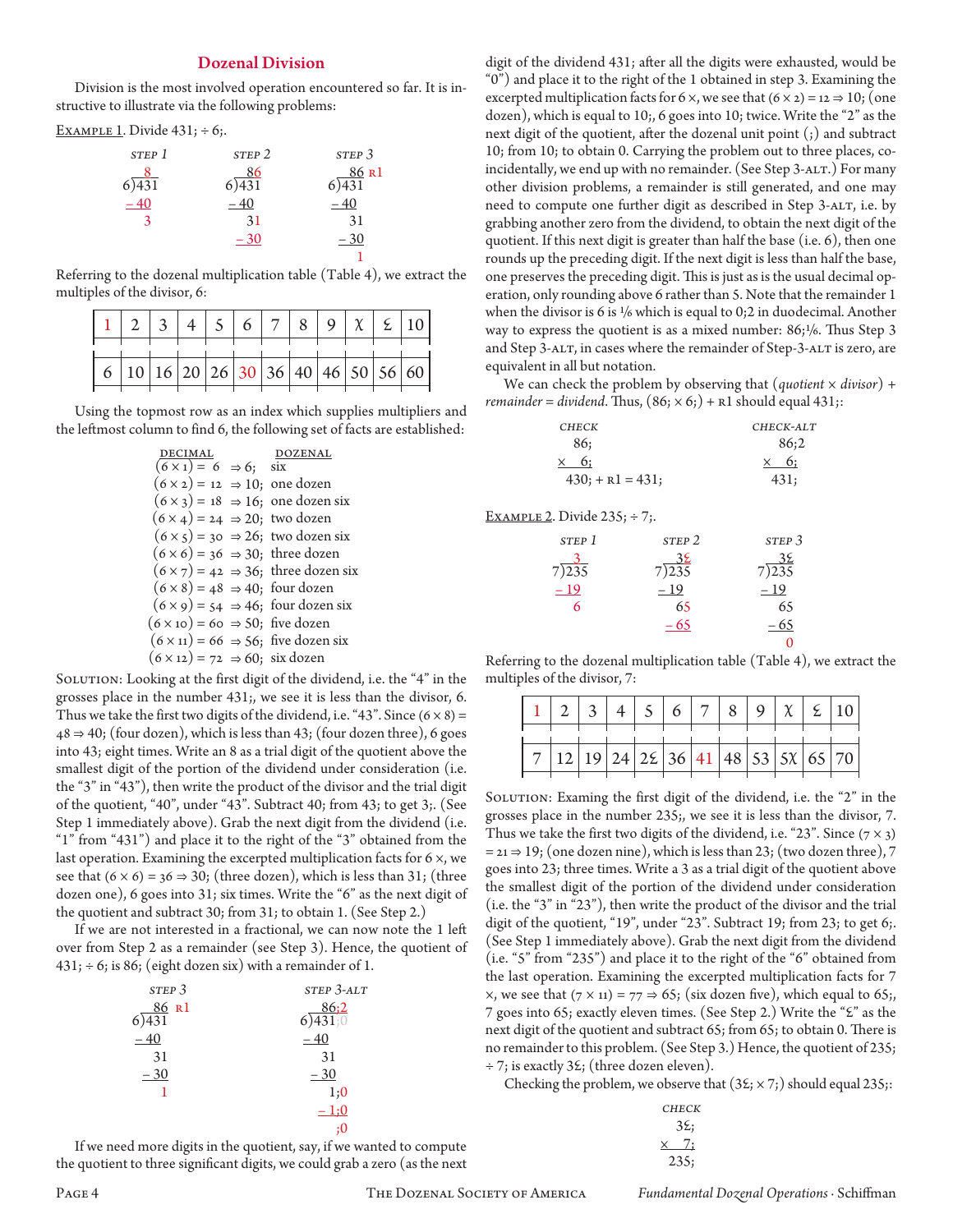#### Solving Dozenal Equations

Recall that an equation is a mathematical statement of equality between two expressions. In the decimal system, " $2 + 5 = 7$ " and " $3 \times 7 = 21$ " are examples of equations. The equation " $2 + 8 = 11$ " is another example, although it is a false statement.

The following examples are equations (and true statements) in the duodecimal system:

$$
\Sigma + \chi = 19;
$$
  $\chi - 9 = 1$   $8 \times \Sigma = 74;$   $1\chi$ ;  $\div 2 = \Sigma$ 

One can solve dozenal equations by a process analogous to that in the decimal system. We will illustrate through the following examples.

### EXAMPLE 1. Solve for  $x: x + \chi = \xi$ .

SOLUTION: From our duodecimal addition table (Table 3) we desire the number that precedes  $\mathcal{E}$  by  $\chi$  units. It is easily determined that  $x =$ 1. Of course one may subtract a units from both sides of the equation as shown below:  $x + \chi = \xi$ 

$$
\begin{array}{rcl}\n & -\chi & = & -\chi \\
\hline\nx & = & \xi - \chi \\
x & = & 1\n\end{array}
$$

Converting the problem to decimal notation,  $x = (\Sigma - \chi) \Rightarrow (11 - 10)$  $=$  1, which is one unit either decimally or dozenally. Thus  $x = 1$ .

Example 2. Solve for *n*: *n* – 145; = 789;.

SOLUTION: One can add 145; to both sides:

$$
n-145 = 789;
$$
  

$$
+145 = 145;
$$
  

$$
n = 789; +145;
$$

Thus, add:

| STEP 1      | STEP 2      | STEP 3      |
|-------------|-------------|-------------|
| 789;        | 789;        | 789;        |
| $\pm 145$ ; | $\pm 145$ ; | $\pm 145$ ; |
| 2;          | 12;         | 912;        |

Note that decimally  $(9 + 5) = 14 \Rightarrow 12$ ; (one dozen two). Record the 2 in the units column (the rightmost column) and carry the 1 over to the dozens column (see Step 1 above). In the dozens column, decimally we have  $(1 + 8 + 4) = 13$ , that is dozenal 11;. We place the 1; in the second column and carry the 1 over to the grosses column (see Step 2 above). Now  $(1 + 7 + 1) = 9$  in the grosses column (see Step 3 above). Hence, our sum consists of 9 groups of 144, 1 groups of 12, and 2 units, in other words, nine gross one dozen two. Hence, *n* = 912;.

Example 3. Solve for *m*: 7*m* = 53;.

SOLUTION: It is easy to solve this problem using the dozenal multiplication table (Table 4). Observe that 7 goes into 53; precisely 9 times. Hence *m* = 9.  $7)$ <sub>54</sub>;000000  $-53$ 

Example 4. Solve for *m*: 7*m* = 54;, carry the quotient out to 7 places.  $=$   $\div 7$ 

SOLUTION: This problem is related to the one above, save that 7 does not go into 53; precisely; it generates a remainder of 1. We can state the answer to this example as a mixed quotient  $(9 \text{ R1})$ , a mixed number  $(9\frac{1}{7})$ , or an improper fraction (54;/7). Carrying out the calculation to seven places involves long division (shown immediately at right). Note that at the end of the process, we still have a remainder. If we were to continue division, we would observe that the sequence "186X35" recurs. This is because the digit 7 is coprime to the base. (In dozenal, the digits  $1, 5, 7$ , and  $\epsilon$  are coprime to the base. In decimal, 1, 3, 7, and 9 are coprime to ten.) ;50  $=$ ;48 ;040  $-36$  60  $-5x$  20  $-19$  30  $-2\epsilon$  EXAMPLE 5. Solve for  $d$ :  $d/6 = 8$ .

SOLUTION: Multiply both sides by 6 (refer to the dozenal multiplication table, Table 4):

$$
6 \cdot \frac{d}{6} = 6 \cdot 8
$$
  
Thus  $d = 40$ ; four dozen.

It is easy to solve this problem using the dozenal multiplication table (Table 4). Observe that 7 goes into 53; precisely 9 times. Hence *m* = 9.

<u>EXAMPLE 6</u>. Solve for  $p: 2p + 50$ ; = 68;.

SOLUTION: First, subtract 50; from both sides, then divide both sides by the factor 2:

|    | $2p + 50 = 68$    |
|----|-------------------|
|    | $-50$ ; = $-50$ ; |
| 2p | $= 68; -50;$      |
| 2p | $= 18$            |
| p  | $= 18; \div 2$    |
| p  | $=\chi$           |

From the dozenal multiplication table, we observe that one dozen eight divided by two is ten. Hence,  $p = \chi$  is our solution.

# EXAMPLE 7. Solve for *a*:  $a^2 = \chi$ 1;.

SOLUTION: From our table for duodecimal multiplication we see that  $\×$  $\mathcal{E} = \mathcal{E}^2 = \chi$ 1. Since either a negative or positive value of *a*, squared, equals a positive number, our solution has two possible answers. Our solution is a  $=\{\xi, -\xi\}$  or  $\pm \xi$ , as both  $\xi^2$  and  $(-\xi)^2 = \chi \mathbb{1}$ ; or ten dozen one.

#### **Conclusion**

The duodecimal system of numeration presents a very neat illustration of how to perform basic arithmetic and algebraic computations in bases other than decimal. In this paper, the author has attempted to demonstrate these ideas. Other activities, such as digital fractional computations, can be performed in much the same manner as in the decimal system. The use of another system of numeration serves to provide variety and promotes interest and appeal to mathematicians and dozenalists alike. The reader is invited to seek other activities in which duodecimals can be utilized.  $\frac{111}{111}$ 

This document was remastered 26 January 2011 by Michael Thomas De Vlieger. The following alterations to the original were made mainly for consistency with the current (2011.) documentation conventions, exhibited by documents available at www.Dozenal.org and in the *Duodecimal Bulletin* beginning with Vol. 49;  $N<sup>0</sup>$ . 2, wn 97;, 11£4; (2008.) The term "twelve" and the powers of the dozen were replaced by English-language words for the dozen and its powers, i.e. "dozen", "gross", "great-gross", "dozen great-gross", etc. for decimal 12<sup>1</sup>, 12<sup>2</sup>, 12<sup>3</sup>, 12<sup>4</sup>, etc., respectively. A brief explanation of positional notation in decimal and dozenal was added. All dozenal numerals are expressed using the W. A. Dwiggins or DSA-Classic symbology, with digit-ten expressed as  $\chi$  and digit-eleven as  $\mathcal{E}$ , whereas the original used the "Bell" transdecimal numerals  $\{\mathcal{X}, \mathfrak{h}\}$ . Except in examples, decimal numbers are formatted using "old style" numerals (12345) and dozenal using plain numerals to align with the above-mentioned conventions. The problems are now formatted so that they display stages of work. Addition Example 2 was changed to generate a carry in the "grosses" column. The multiplication tables were produced in a different order, multiplication consistently following addition in this document. The supplementary decimal-dozenal comparison tables (Tables 5 & 6), originally conceived by Mr. Fred Newhall, have been reformatted to align with the left-to-right, top-to-bottom format of the traditional multiplication and addition tables, rather than the original right-to-left. Tables appear in this document in places that differ from those in the original. The original document employed dot-matrix printing characteristic of the late 1980s. Mr. De Vlieger's objective is a clearer remastered document.

This document may be freely shared under the terms of the Creative Commons Attribution License, Version 3.0 or greater. See http://creativecommons.org/licenses/by/3.0/legalcode regarding the Creative Commons Attribution License.

*Fundamental Dozenal Operations* · Schiffman The Dozenal Society of America Page 5

1

1;0

 $\sim\,\sim\,\sim\,\sim\,\sim\,\sim\,\sim\,\sim\,\sim\,\sim\,\sim$ Originally published in *Duodecimal Bulletin* Vol. 31; №. 3, wn 5b; (5b;), pages 15;–20;, 1198; (1988.) and continued in Vol. 32; №. 2, wn 62;, pages 4–11;, 1199; (1989.)